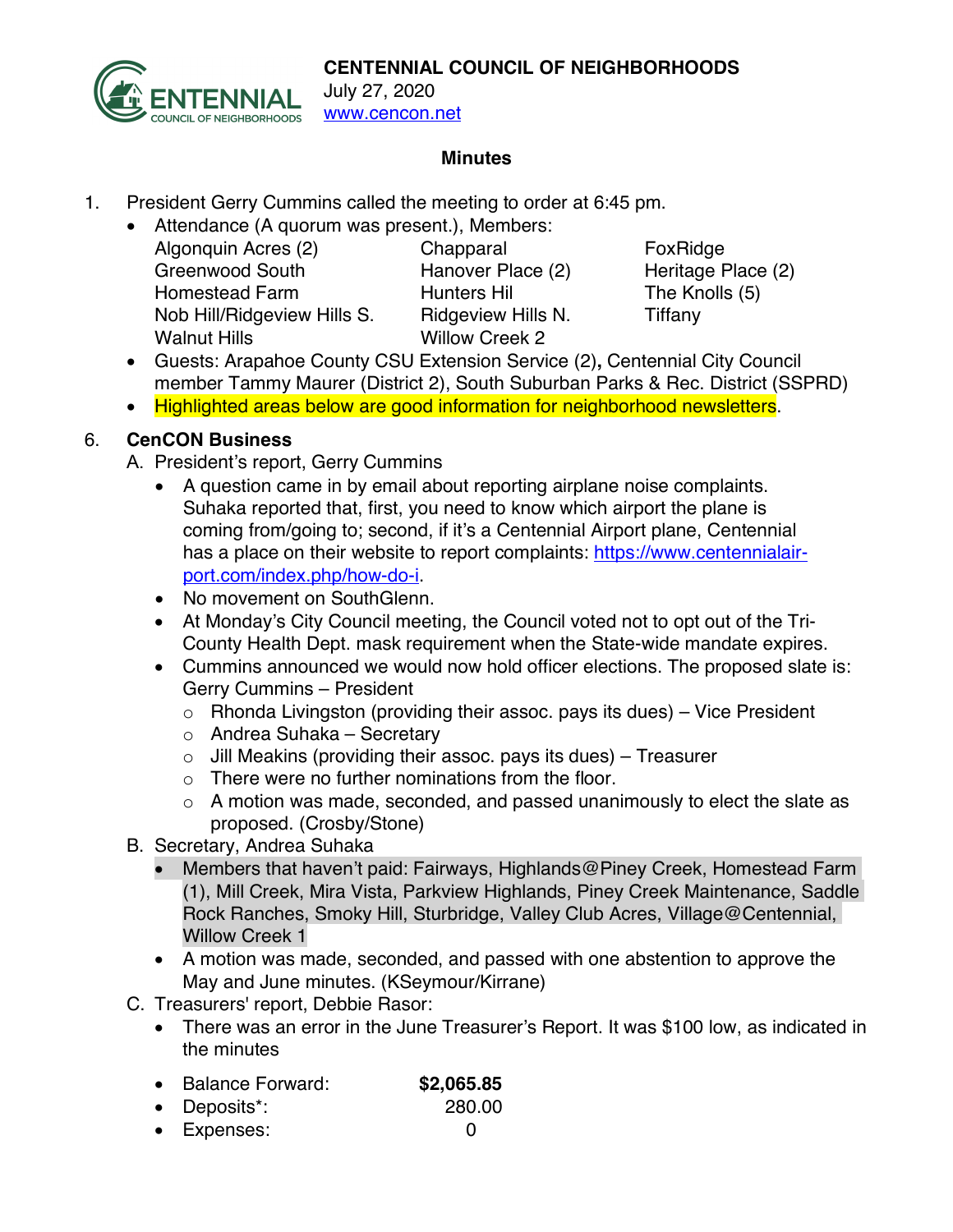- Interest Income: 0
- Ending Balance: **\$2,345.85**

\*Deposits from:

- Arapahoe Highlands
- Bella Vista
- Cherry Knolls
- Heritage Village
- Nob Hill/Ridgeview Hills
- Southwind Civic
- Willow Creek 2
- **Dues for the new year that started April 1 are \$40.**
- We have 25 paid members.

# 3. **Guest Comments**

- A. **South Metro Fire Rescue, Asst. Chief Jerry Rhodes, Community Services** 
	- Round the District Roundup with the minutes
	- Agenda: Covid-19 update, Bd of Directors (scroll down)
	- Grad of cadets, going out to the line, in a month another academy class w/20-22
	- Sta 20 out of the ground & on its way
	- QR code-to pull up info you need
	- Rasor: How many graduated? Rhodes: 30,
	- Maurer: 4<sup>th</sup> of July, caught me off guard, it was crazy! Any outfall from that? Rhides: no bad fires, but there were some issues
	- Gerry: will these graduates fulfill needs? Rhodes: 20-25 retirees/yr, 4 peo on every lg piece of apparatus, some justl leave. almost there
- B. South Suburban Parks & Rec. District, Becky Grubb, Communications Manager
	- Cherry Knolls almost done, FoxRidge Park complete, Centennial pools are req reservations. Complying w/State
	- Registrations fall preschool at Goodson
	- Stone: Pools will close 8/9, why? Grubb: I haven't heard
	- Gerry: new rec center? Grubb: exterior done, working inside, adding traffic signal
	- Aandrea: Buck Rec Ctr? Grubb: fire from roof replacement, couple weeks out from reopening, smoky damage
	- Crosby: when rec ctr? Grubb: hoping for Jan.
- C. Arapahoe Library District, Absent, sent a written report which Cummins read the report Gerry read Whelan's report, Castlewood Lib remodel is almost done
	- \* Virtual summer concert, 7/31 Register on website
- D. City of Centennial, Maurer
	- ACSO use of force policy, Senate Bill 217 will be discussed this next mtg
	- ACSO Town Hall, 8/11, 6pm
	- Revenue is down, right now OK
	- Raw Fitness ribbon cutting, quebec & arap
	- Wheels & Reels, 8/6, 7:30p
	- 211, questions about Covid-19.
	- Statewide Mask order for 30 days, TriCounty is 90 days
	- Rasor: who is 211? Maurer: ACSO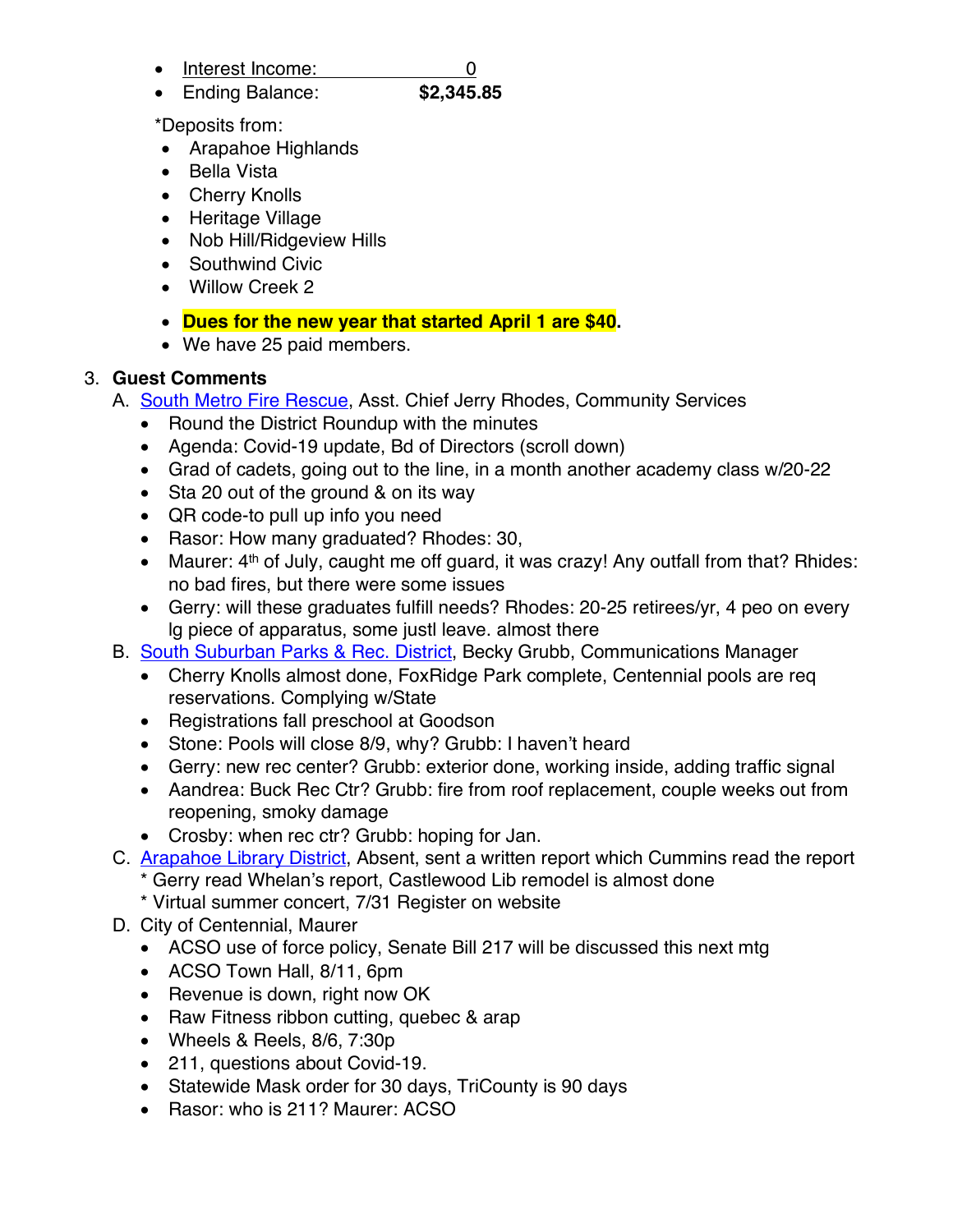- Walsh: update on Colo Blvd study? Maurer: # of alternatives have been developed but still need to involve community
- Tammy: Trail along Orchard, near quebec, is almost done. Ribbon cutting first week after Labor Day
- Gerry: cut backs in road projects? Maurer: only did 2/3 projects, fairly limited. Did a lot of sidewalks which has to be done before roads. Neighborhood grant prog on hold.

### 4. **Caring for Colorado Landscapes**

- **Lucinda Greene**, Master Gardner Program Coordinator & Asst. Horticulturalist for CSU Extension in Arapahoe County
- Ppt
- Personal history, Master Gardener
- Lisa Mason is Horticulture Agent for ArapCo, Bee diversity
- Outreach arm of land grant Us, CSU
- Impact of short water resources & pop increase
- Most important fertilization is Oct to early Nov. Turf needs nitrogen & some iron (Maples need additional iron
- Aeration twice a year, plugs 2" on center, crosshatch pattern
- Kirrane: bindweed? Greene: It takes advantage of drier, compacted soills
- Tinkey: best grass? Greene: KY blue grass looks best but not good in shade
- Lambert: japanese beetles. Mason: need constantly moist, most found in golf courses; make sure the lawn dries out between watering. Late June – early July, Grub Gone, parasitic nematodes. Do not buy milky spore, ineffective
- Rasor: is it too late now? Mason: not too late. Do the tug test. Don't use pheromone traps, entice beetles
- Gerry: What don't rabbits eat? Mason: fencing, milorganite fertilizer keeps rabbits away, reapply every 4-6 weeks to work as rabbit repellent
- Walsh: spurge? Mason: get rid of it before it sets seed, use a post-emergent to get rid it
- Fact sheet 7.202
- Aspens are notoriously poor choices for our landscape, need altitude
- Emerald ash borer don't increase population of host plants
- See CSU resource sheets
- Plant Select tests trees & shrubs for Colo
- Put a ring of mulch around a tree
- 10 gal of water per inch of circumference per month
- Keep spider mites at bay by watering in the winter
- Crosby: best way to water in winter? Greene: trickle/bubbler or sprinkler, 5 gal bucket w/holes drilled in the bottom
- Lambert: will the ppt be made available? Greene: we can't share the ppt, but can share the fact sheets that created this.
- Master Gardeners staff the phones 5 days/middle of the day, email
- Maurer: Japanese beetles on plants? Mason: handpick them off & kill in soapy water, don't apply product to flowering plants
- 5. **Plans**, Rhonda Livingston, 2nd VP
	- SITE 20-00010 & CON 20-00010, 11901 E Arapahoe Rd. (at Paris St., *next to the building with Nona's Italian Bistro*), in the Centennial Gun Club area where there is a closed bank building. Proposal for a gas station & store on 1.42 acres. This same entity propos-